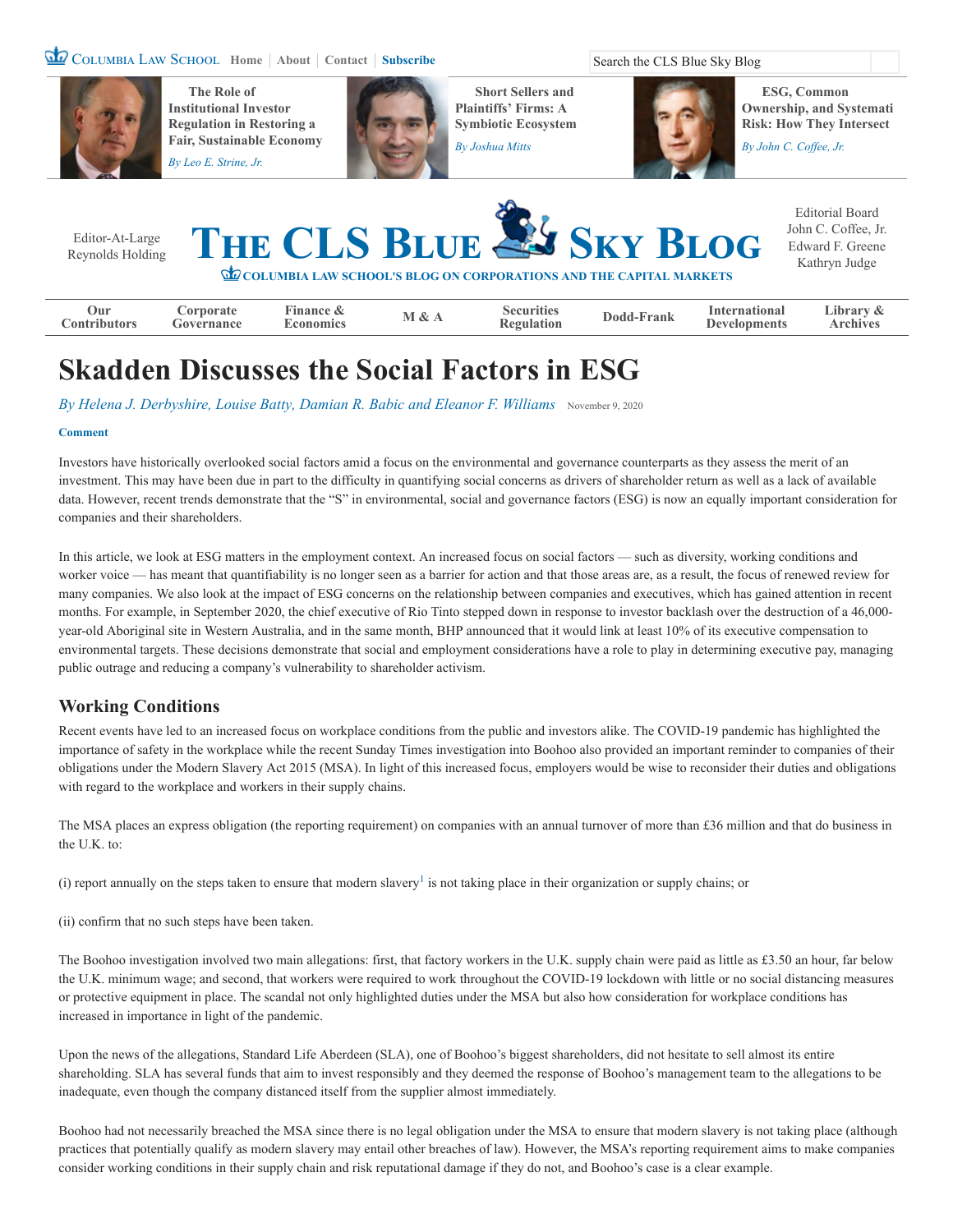Businesses should conduct thorough risk assessments to avoid becoming another public example. The pandemic has altered the way many businesses operate, with new health and safety requirements and risk assessments for the workplace in light of COVID-19 (see Skadden's May 13, 2020, client alert "[Lifting the Lockdown: Returning to the Workplace Under the UK Government's Recovery Plan and Safe Working Guidance](https://www.skadden.com/insights/publications/2020/05/lifting-the-lockdown)"). However, company assessments must stretch further than this. COVID-19 has also increased the chance of finding poor workplace conditions related to a business but existing outside of its own place of work, including in its supply chains. Conducting a thorough risk assessment to understand supply chains and reassessing monitoring procedures to better protect both staff and those in supply chains against exploitation is crucial. Offering training to staff, so employees know how to spot red flags and understand the procedures for raising issues, may also be appropriate.

These actions are examples of the kind of steps that should then be publicized as part of a company's MSA reporting requirement. Companies that can demonstrate engagement with the issues of modern slavery are likely to win favor with both the public and investors. The Boohoo case prompted many questions from the public and investors as to why funds branded as responsible in ESG matters owned shares in Boohoo, both due to specific modern slavery concerns and broader reservations about the "fast fashion" industry in general. Though the social practices of companies have previously been overlooked in considering how responsible or ethical a company is, this is unlikely to be the case going forward.

This increased attention on workplace conditions is here to stay. The COVID-19 pandemic has given a new meaning to workplace safety, with a newfound understanding emerging globally of the importance of ensuring employees feel safe in their place of work. The pandemic, alongside public scandals, has made the social aspect of ESG responsibilities more visible and potentially expected to be taken as seriously as its environmental and governance counterparts.

#### **Diversity**

It is not only the pandemic that has focused attention on corporate social responsibility. Amid the Black Lives Matter protest movement — rekindled in the days after George Floyd's tragic death — many companies have introduced new measures intended to boost diversity.

In the U.S., Institutional Shareholder Services (ISS) called on companies to disclose the ethnicities of their directors and senior executives. While the advisor has compiled its own information on the diversity of companies in the past, this new request illustrates its aim in seeking more comprehensive and standardized disclosure. Most recently, Legal & General (L&G) warned that it would vote against any company that still had an all-white board by 2022, thereby blocking the reelection of a firm's nomination committee chairman if the company failed to take action.

In the U.K., the recent Colour of Power report, resulting from research led by Trevor Phillips, the former chief of the Commission for Racial Equality in the U.K., demonstrated little or no minority representation in key areas of U.K. business and society. The report identified 1,097 "powerful" roles, only 51 of which were filled by nonwhite people. This number has only increased by 15 since 2017, with a third of that increase resulting from the doubling of the number of ethnic minority ministers in Boris Johnson's administration. Government-backed targets and company promises have not yet gone far enough in addressing this lack of diversity.

In both countries, Black Lives Matter protests have created an opportunity for companies to focus on this issue. There is, perhaps, no other option, given the public outcry and the attention on companies to do more. Even beyond the present moment, however, research demonstrates that diversity in an organization can lead to increased profitability, greater creativity, stronger governance and better problem-solving abilities. A Boston Consulting Group study found that companies with more diverse management teams reported a greater payoff from innovation and higher EBIT margins. Reminders and data abound showing that diversity is not only a value to be strived for in and of itself but also an integral part of a successful business. Training to address the structural issues and challenges that employees of ethnic minority backgrounds face is a good place for companies to start.

Initiatives that have helped increase gender diversity could also improve minority representation. For example, the 30% Club is a global campaign to increase gender diversity at board and senior management levels, with a group established in 2010 to increase women's representation on the boards of the U.K.'s largest companies. When the movement proved successful, a new target was set of creating boards comprised of 33% women by 2020. This is a voluntary target, rather than a mandatory quota, that many companies have adopted. Similar targets with regard to racial diversity would likely prove useful (both in addressing the issue itself and in reassuring investors).

Changes to the Equality Act 2010 in 2017 also made it compulsory for companies in the U.K. with more than 250 employees to report gender pay gap figures at the end of the financial year. The gender pay gap is the difference between the average hourly earnings of a company's male and female employees. While there was no expectation for employers to report gender pay gaps for the 2019/20 reporting year due to the COVID-19 pandemic, the previous figures have effectively highlighted gender pay discrepancies. In the amendment's first year, the reports revealed that men were paid more than women in over three-quarters of companies, though the efficacy of this reporting in combatting pay discrepancy has been questioned because while companies can face fines and convictions for not submitting reports, little evidence exists of enforcement actions in practice. Gender pay reporting has succeeded, however, in raising awareness of the issue, so while further efforts are likely necessary, we expect imposing on companies similar obligations regarding minority representation would only support goals to increase diversity.

The government is not likely to bring about any initiative like this soon, given its focus on the pandemic and Brexit. However, an unofficial version of the reporting could still be used, and investors will call for this data as they examine the diversity of companies more closely after the events of 2020 have heightened awareness and shifted society's focus. Even if diversity goals are not yet brought into official government initiatives, they exist in the eye of the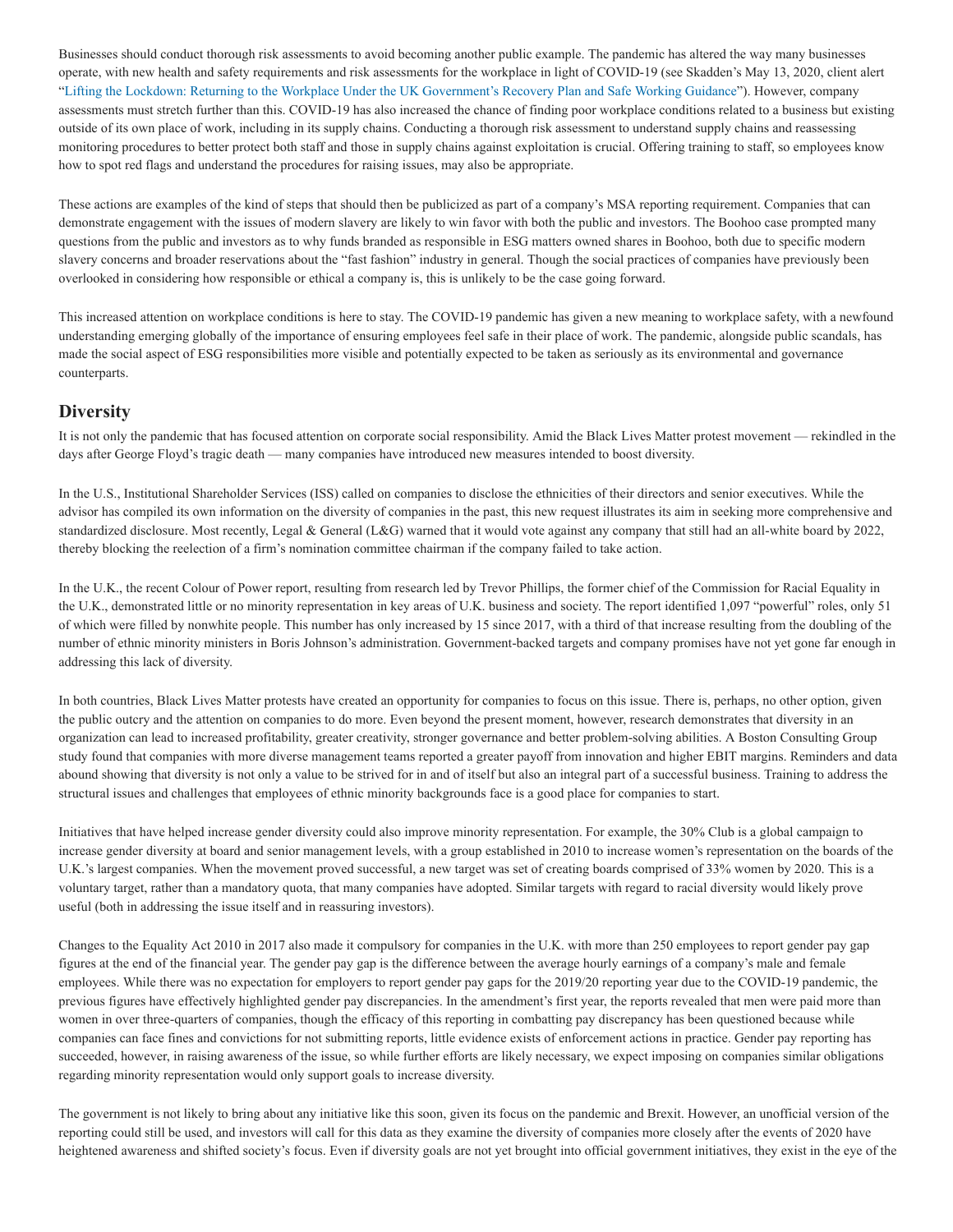public. Proactively providing this information can help companies maintain a publicly aligned focus on issues of racial inequality and boost their standing with investors.

## **Remuneration and Share Plans**

Investor reaction to remuneration proposals and the widening gap between executive and workforce pay continue to attract headlines and interest from investors and regulators. Since 2013, shareholders of U.K. quoted companies have had a binding vote on the company's remuneration policy, and in the financial services sector, variable pay has been regulated under the Financial Conduct Authority (FCA) and the Prudential Regulation Authority (PRA) Remuneration Codes since 2010 (following the 2008 financial crisis). Most recently, the European Union Shareholder Rights Directive II (implemented in the U.K. in 2019) has replicated the U.K. requirements in giving shareholders a right to vote on a company's remuneration report and policy on a Europewide basis. While the EU regulations have not required a substantial change in approach for U.K. companies, regulation of executive pay remains a priority both in the U.K. and more widely.

Against this background, the COVID-19 pandemic has resulted in increased focus on executive pay and responsible remuneration. The fear of a recession and job losses combined with a significant portion of U.K. employees receiving 80% of their pay through a furlough scheme (reportedly nearly a quarter of all British employees were furloughed in April) has meant that actions taken by companies in relation to remuneration across the workforce are subject to public scrutiny. Many companies recognized the "mood music" in the spring of 2020, and cut executive salaries (typically by 20%) and decreased, canceled or deferred bonus payments in solidarity with furloughed employees, with some executives also donating a portion of their remuneration to charity. Where companies have taken government funding under the furlough scheme, obvious questions arose about the use of those funds, and investors and the public clearly expected executives to "share the pain"<sup>2</sup> and take a pay cut on a par with the wider workforce.

However, salary and bonus are only part of the story. A large proportion of executive pay consists of annual share awards under share incentive arrangements, commonly referred to in the listed company context as "Long Term Incentive Plans" (LTIPs). Executive participation in share plans is market practice and, indeed, often required from a governance and regulatory perspective, but payments under these share incentive plans or LTIPs are regularly criticized by investors and the public alike over quantum and the apparent ability for these schemes to pay out regardless of a firm's poor financial performance. In the context of the COVID-19 pandemic, investors were quick to issue statements and guidance on the expected response of remuneration committees in addressing the impact on remuneration outcomes and the annual grant of share awards.

The Investmen[t](https://www.skadden.com/insights/publications/2020/10/finding-the-s-in-esg#ftn3) Association's April statement<sup>3</sup> was clear that, where companies had reduced or canceled dividend payments, sought to raise additional capital from shareholders, or required government support such as furloughing employees, investors expect this relief to be reflected in remuneration outcomes. The statement also warned against the potential for "windfall gains" where share awards are granted at a time of share price volatility. In the financial services sector, regulators have similarly set expectations regarding the impact of COVID-19 on variable pay. The PRA was quick to state in March2020 that it expected banks not to pay any cash bonuses to senior staff, including all material risk-takers.<sup>4</sup> Then in July, the FCA confirmed in its letter to remuneration committee chairs that the role of remuneration in driving culture and behaviors remained a key focus through the COVID-19 pandemic.<sup>[5](https://www.skadden.com/insights/publications/2020/10/finding-the-s-in-esg#ftn5)</sup> Additionally, the European Central Bank has informed firms it expects credit institutions to adopt "extreme moderation" in relation to variable remuneration payments until January 1, 2021. [6](https://www.skadden.com/insights/publications/2020/10/finding-the-s-in-esg#ftn6)

Share incentive plans, when used properly, can be a force for good and are relevant to the ESG debate on a number of fronts. Remuneration structures, including employee share plans, help drive a desirable culture and behaviors at the executive level and for employees throughout the business. At a senior level, the vesting of share awards and bonus payments is typically linked to meeting performance targets, and while historically those targets have comprised financial metrics, including ESG targets is becoming increasingly popular. Where ESG performance conditions are included, these have usually looked to environmental factors (with particular prevalence in certain industries such as the energy and mining sectors), with social metrics considered more difficult to quantify. However, going forward we likely will see an expansion in the types of performance metrics used and the inclusion of wider social and governance factors.

In the financial services sector, the ability to "ding" bonus and share award payments (known as "malus" and "clawback") for inappropriate behaviors and risk-taking is a powerful tool in the regulation of culture and practices within firms. The use of malus and clawback has also become expected by investors outside the financial services sector, and investors are clear in their expectation that remuneration committees exercise their discretion to reduce payouts where appropriate in light of poor financial performance and, increasingly, broader factors. More holistically, the broad use of employee share schemes throughout the business (not solely at a senior level) is indicative of a commitment to employee welfare and a fair renumeration structure and supports an inclusive culture, employee engagement, and alignment of employee and shareholder interest.

While the financial services industry received the greatest level of regulatory and investor attention following the 2008 financial crisis, the effects of COVID-19 are triggering changes in practices across all industries. All companies will be subject to similar scrutiny, with investors expecting the biggest action by those industries most adversely affected. The pandemic has accelerated the move towards requiring more responsible remuneration practices and appropriate use of remuneration structures. Investors and the public will be watching to see whether companies convert the spring 2020 gestures into more permanent remuneration reform and a commitment to use remuneration structures to drive desirable culture and behaviors across the workforce.

#### ENDNOTES

[1](https://www.skadden.com/insights/publications/2020/10/finding-the-s-in-esg#topftn1) "Modern slavery" encapsulates human trafficking, forced labor and other forms of human exploitation.